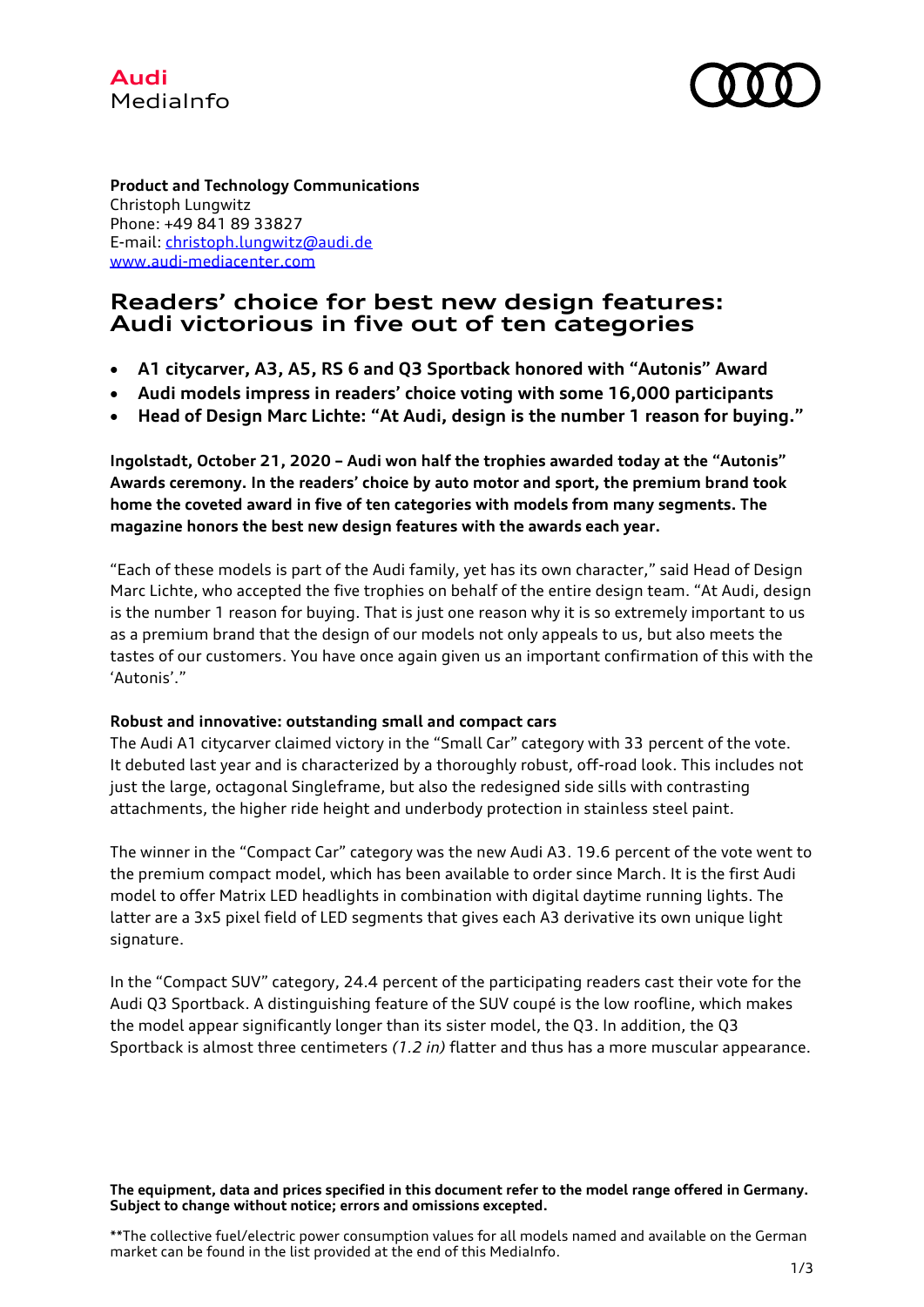



# **Strikingly updated and strongly characteristic: the winners in the mid-size and full-size classes**

The Audi A5 offers an even more determined appearance since last year's model update. The Singleframe with the honeycomb insert is flatter and somewhat wider than on the previous model. Air vents above the grille are reminiscent of the classic Audi Sport quattro from 1984. 36.3 percent of the vote in the "Mid-Size" category underlines the success of this product improvement.

The Audi RS 6 Avant\*\* claimed victory in the "Full-Size" category with 22.6 percent of the vote. A significantly flatter Singleframe, a body widened on both sides by roughly 40 millimeters *(0.1 in)* with widely flared wheel arches and an RS-specific bumper with rear diffuser and oval tailpipes underscore the unmistakeable character of the high-performance Avant compared with the A6 Avant basic model.

## **"Autonis": more than 100 new models put to the vote**

With a total of five victories, Audi was the top winner at this year's "Autonis." The premium brand thus clearly impressed the readers of auto, motor and sport with its models. Overall, there were more than 100 new models from various manufacturers to choose from. Some 16,000 participants cast their readers' choice votes.

– End –

### **Fuel consumption of the models named above:**

*Fuel consumption, CO<sup>2</sup> emission figures and efficiency classes given in ranges depend on the tire/wheel sets used.*

## **Audi RS 6 Avant**

Combined fuel consumption in l/100 km *(US mpg)*: 11.7–11.5 *(20.1–20.5)* Combined CO<sup>2</sup> emissions in g/km *(g/mi)*: 268–263 *(431.3–423.3)*